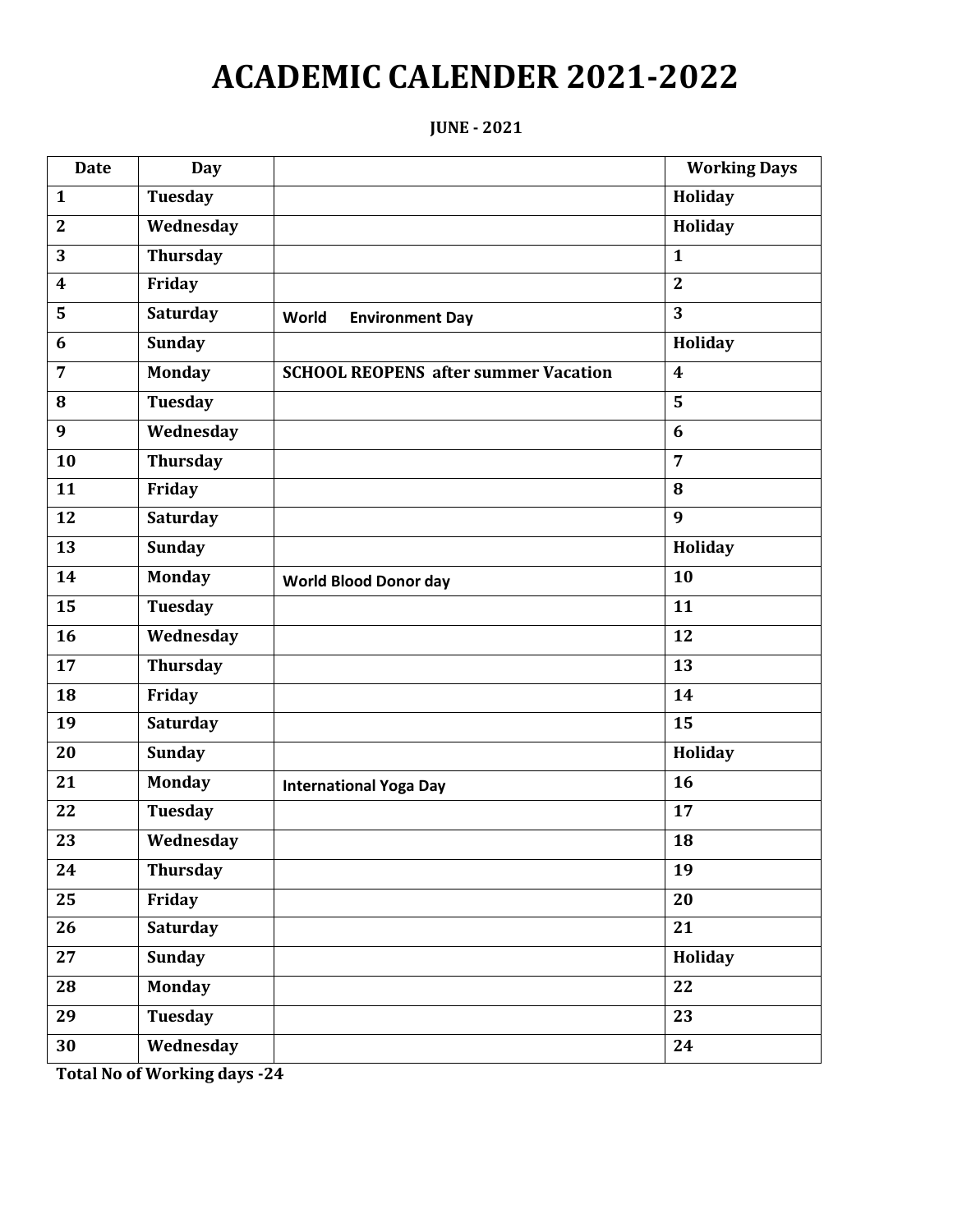# **JULY - 2021**

| <b>Day</b>      |                             | <b>Working Days</b>     |
|-----------------|-----------------------------|-------------------------|
| <b>Thursday</b> | <b>Doctor's Day</b>         | $\mathbf{1}$            |
| Friday          |                             | $\overline{2}$          |
| Saturday        |                             | 3                       |
| <b>Sunday</b>   |                             | Holiday                 |
| <b>Monday</b>   |                             | $\overline{\mathbf{4}}$ |
| <b>Tuesday</b>  |                             | 5                       |
| Wednesday       |                             | 6                       |
| Thursday        |                             | $\overline{7}$          |
| Friday          |                             | 8                       |
| <b>Saturday</b> |                             | 9                       |
| <b>Sunday</b>   | <b>World Population Day</b> | Holiday                 |
| <b>Monday</b>   |                             | 10                      |
| <b>Tuesday</b>  |                             | 11                      |
| Wednesday       |                             | 12                      |
| <b>Thursday</b> |                             | 13                      |
| Friday          |                             | 14                      |
| Saturday        |                             | 15                      |
| <b>Sunday</b>   |                             | Holiday                 |
| <b>Monday</b>   |                             | 16                      |
| <b>Tuesday</b>  |                             | 17                      |
| Wednesday       | <b>Bakrid</b>               | Holiday                 |
| Thursday        |                             | 18                      |
| Friday          |                             | 19                      |
| Saturday        |                             | 20                      |
| <b>Sunday</b>   |                             | Holiday                 |
| <b>Monday</b>   |                             | 21                      |
| <b>Tuesday</b>  |                             | 22                      |
| Wednesday       |                             | 23                      |
| Thursday        |                             | 24                      |
| Friday          |                             | 25                      |
| <b>Saturday</b> |                             | 26                      |
|                 |                             |                         |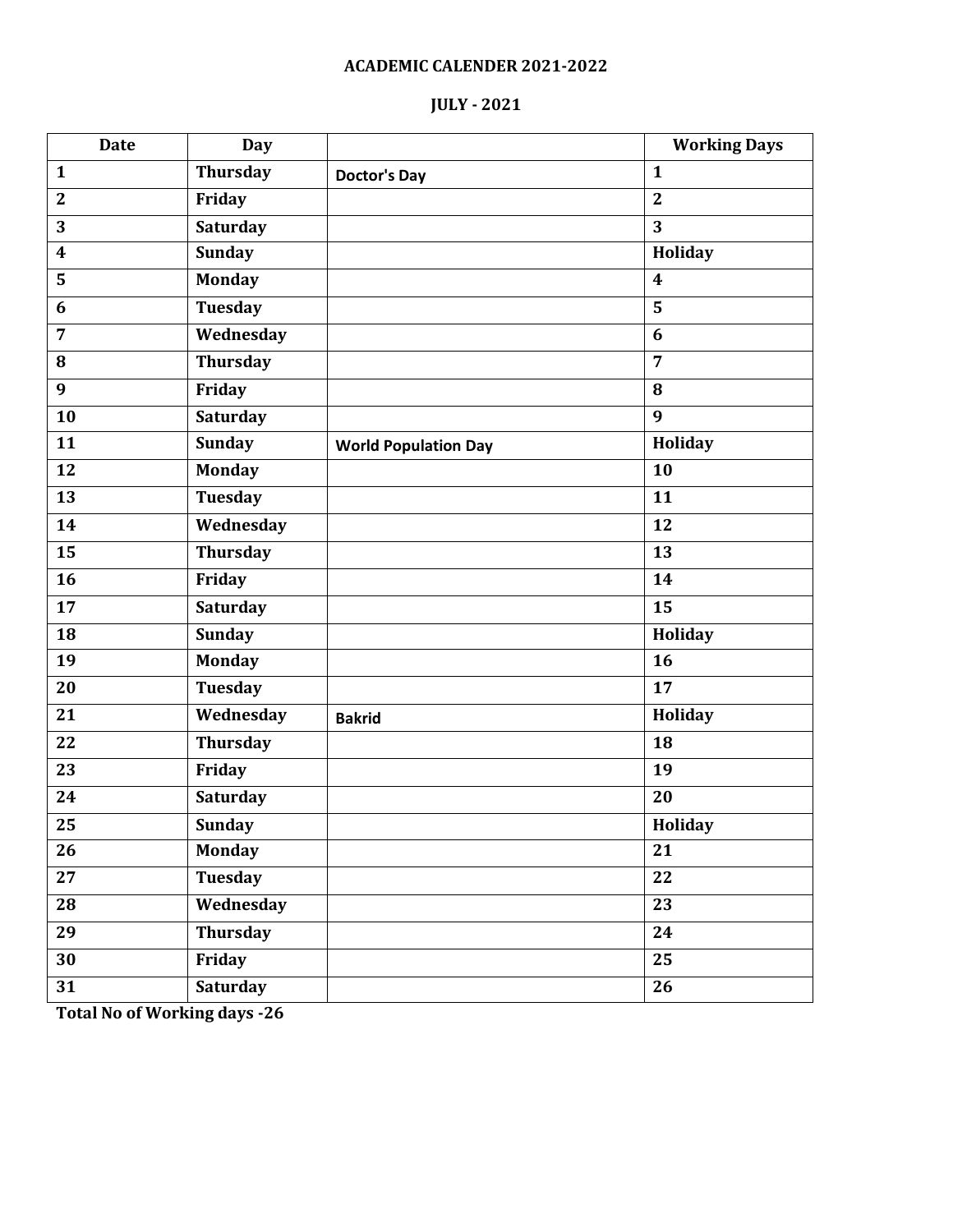# **AUGUST - 2021**

| <b>Date</b>             | <b>Day</b>      |                              | <b>Working Days</b> |
|-------------------------|-----------------|------------------------------|---------------------|
| $\mathbf{1}$            | <b>Sunday</b>   |                              | Holiday             |
| $\boldsymbol{2}$        | <b>Monday</b>   | <b>AadiPerukku</b>           | Holiday             |
| 3                       | <b>Tuesday</b>  |                              | $\mathbf{1}$        |
| $\overline{\mathbf{4}}$ | Wednesday       |                              | $\mathbf{2}$        |
| 5                       | <b>Thursday</b> |                              | 3                   |
| 6                       | Friday          | <b>Hiroshima Day</b>         | $\boldsymbol{4}$    |
| $\overline{7}$          | <b>Saturday</b> |                              | 5                   |
| 8                       | <b>Sunday</b>   |                              | <b>Holiday</b>      |
| 9                       | <b>Monday</b>   |                              | 6                   |
| 10                      | <b>Tuesday</b>  |                              | $\overline{7}$      |
| 11                      | Wednesday       |                              | 8                   |
| 12                      | <b>Thursday</b> |                              | 9                   |
| 13                      | Friday          |                              | 10                  |
| 14                      | Saturday        |                              | 11                  |
| $\overline{15}$         | <b>Sunday</b>   | <b>Independence Day</b>      | Holiday             |
| 16                      | <b>Monday</b>   | PT 1 for Grade 1 to 8 begins | 12                  |
| 17                      | <b>Tuesday</b>  |                              | 13                  |
| 18                      | Wednesday       |                              | 14                  |
| 19                      | <b>Thursday</b> | <b>Moharram</b>              | Holiday             |
| 20                      | Friday          | Sadbhavana Diwas             | 15                  |
| 21                      | <b>Saturday</b> | Onam                         | Holiday             |
| 22                      | <b>Sunday</b>   | Rakshabandan                 | Holiday             |
| 23                      | <b>Monday</b>   | PT 1 for Grade 1 to 8 Ends   | 16                  |
| 24                      | <b>Tuesday</b>  |                              | 17                  |
| 25                      | Wednesday       |                              | 18                  |
| 26                      | <b>Thursday</b> |                              | 19                  |
| 27                      | Friday          |                              | 20                  |
| 28                      | <b>Saturday</b> |                              | 21                  |
| 29                      | <b>Sunday</b>   |                              | Holiday             |
| 30                      | <b>Monday</b>   | Krishna Jayanthi             | Holiday             |
| 31                      | <b>Tuesday</b>  |                              | 22                  |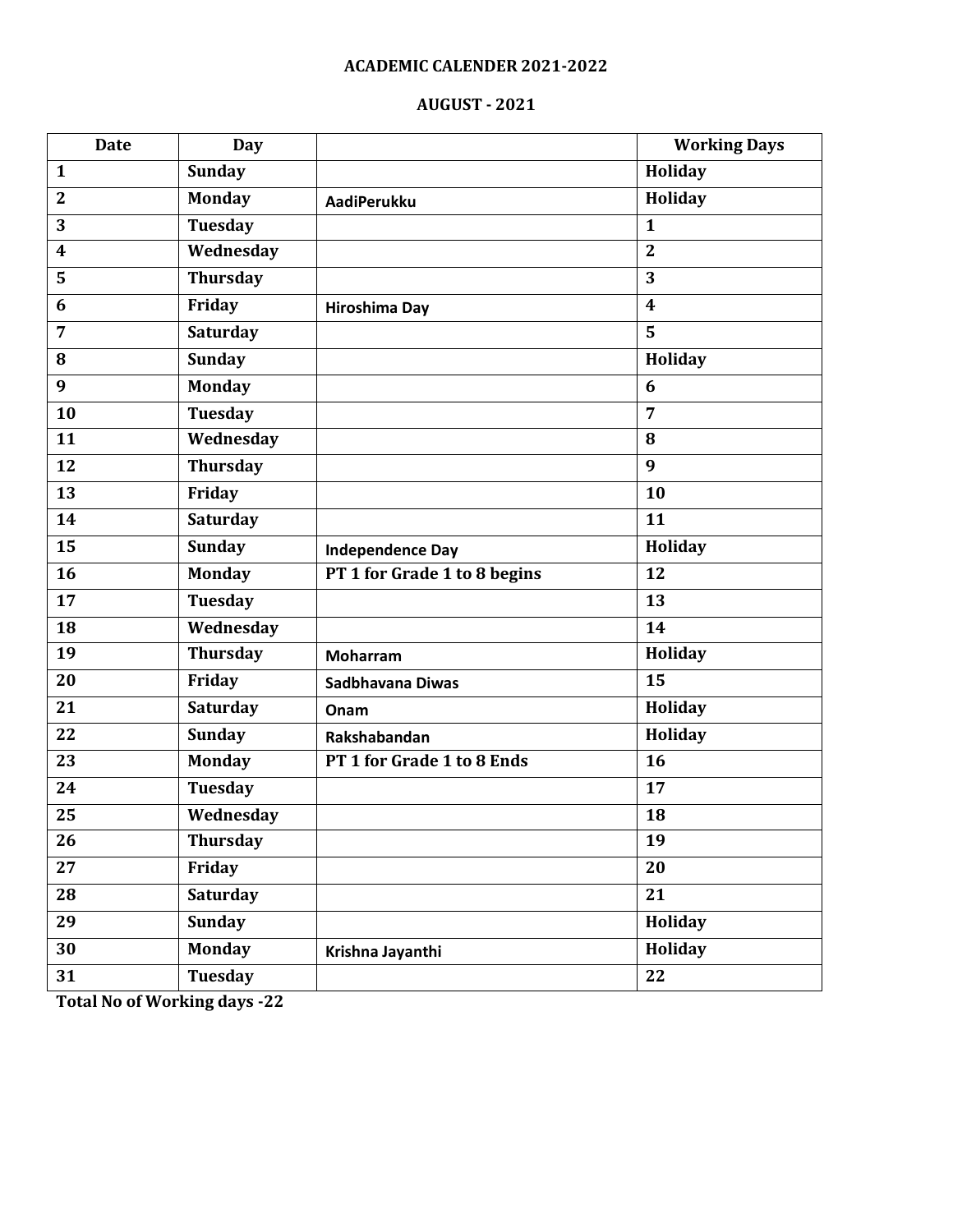# **SEPTEMBER - 2021**

| <b>Date</b>             | <b>Day</b>      |                                                      | <b>Working Days</b>     |
|-------------------------|-----------------|------------------------------------------------------|-------------------------|
| 1                       | Wednesday       |                                                      | $\mathbf{1}$            |
| $\overline{2}$          | <b>Thursday</b> |                                                      | $\overline{2}$          |
| 3                       | Friday          |                                                      | 3                       |
| $\overline{\mathbf{4}}$ | <b>Saturday</b> |                                                      | $\overline{\mathbf{4}}$ |
| 5                       | <b>Sunday</b>   | <b>Teacher's Day</b>                                 | Holiday                 |
| 6                       | <b>Monday</b>   |                                                      | 5                       |
| $\overline{7}$          | <b>Tuesday</b>  |                                                      | 6                       |
| 8                       | Wednesday       | <b>International Literacy Day</b>                    | $\overline{7}$          |
| 9                       | <b>Thursday</b> |                                                      | 8                       |
| 10                      | Friday          | VinayakaChathurthi                                   | Holiday                 |
| 11                      | <b>Saturday</b> |                                                      | Holiday                 |
| 12                      | <b>Sunday</b>   |                                                      | Holiday                 |
| 13                      | <b>Monday</b>   |                                                      | 9                       |
| 14                      | <b>Tuesday</b>  | <b>World First Aid Day</b>                           | 10                      |
| 15                      | Wednesday       | <b>International Day of Democracy</b>                | 11                      |
| 16                      | <b>Thursday</b> |                                                      | 12                      |
| 17                      | Friday          |                                                      | 13                      |
| 18                      | Saturday        |                                                      | 14                      |
| 19                      | <b>Sunday</b>   |                                                      | Holiday                 |
| 20                      | <b>Monday</b>   | <b>Terminal Exam 1 for Grade 1 to 8 begins</b>       | 15                      |
| 21                      | <b>Tuesday</b>  | <b>International Day of Peace</b>                    | 16                      |
| 22                      | Wednesday       |                                                      | 17                      |
| 23                      | <b>Thursday</b> |                                                      | 18                      |
| 24                      | Friday          |                                                      | 19                      |
| 25                      | <b>Saturday</b> | <b>Terminal Exam 1 for Grade 1 to 8 ends</b>         | 20                      |
| 26                      | <b>Sunday</b>   |                                                      | Holiday                 |
| 27                      | <b>Monday</b>   | <b>World Tourism Day</b><br><b>Terminal Holidays</b> | Holiday                 |
| 28                      | <b>Tuesday</b>  | <b>Terminal Holidays</b>                             | Holiday                 |
| 29                      | Wednesday       | <b>Terminal Holidays</b>                             | Holiday                 |
|                         |                 |                                                      |                         |
| 30                      | <b>Thursday</b> | <b>Terminal Holidays</b>                             | Holiday                 |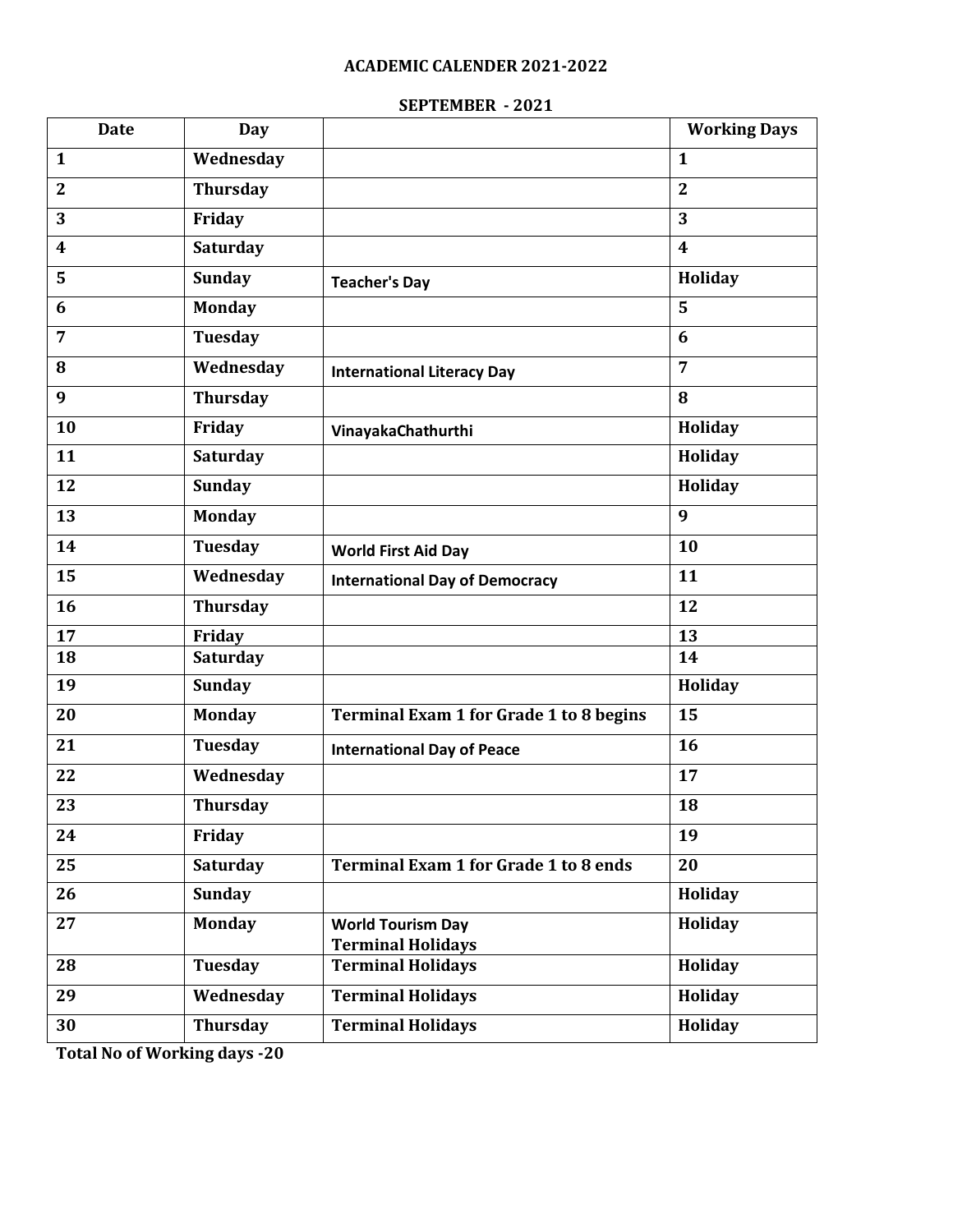#### **OCTOBER - 2021**

| <b>Date</b>    | <b>Day</b>      |                                     | <b>Working Days</b>     |
|----------------|-----------------|-------------------------------------|-------------------------|
| $\mathbf{1}$   | Friday          | <b>Terminal Holidays</b>            | Holiday                 |
| $\mathbf{2}$   | <b>Saturday</b> | Gandhi Jayanti                      | Holiday                 |
|                |                 | <b>Terminal Holidays</b>            |                         |
| 3              | <b>Sunday</b>   | <b>Terminal Holidays</b>            | Holiday                 |
| 4              | <b>Monday</b>   | <b>SCHOOL REOPENS - Term 2</b>      | $\mathbf{1}$            |
| 5              | <b>Tuesday</b>  |                                     | $\mathbf{2}$            |
| 6              | Wednesday       | Navarathri commences                | 3                       |
| $\overline{7}$ | <b>Thursday</b> |                                     | $\overline{\mathbf{4}}$ |
| 8              | Friday          |                                     | 5                       |
| 9              | <b>Saturday</b> | <b>World Post Day</b>               | 6                       |
| 10             | <b>Sunday</b>   |                                     | Holiday                 |
| 11             | <b>Monday</b>   | <b>International Girl Child Day</b> | $\overline{7}$          |
| 12             | <b>Tuesday</b>  |                                     | 8                       |
| 13             | Wednesday       |                                     | 9                       |
| 14             | <b>Thursday</b> | Saraswathypooja                     | Holiday                 |
| 15             | Friday          | Vijayadasami                        | Holiday                 |
| 16             | <b>Saturday</b> | <b>World Food Day</b>               | 10                      |
| 17             | <b>Sunday</b>   |                                     | Holiday                 |
| 18             | <b>Monday</b>   |                                     | 11                      |
| 19             | <b>Tuesday</b>  | Milad - Un - Nabi                   | Holiday                 |
| 20             | Wednesday       |                                     | 12                      |
| 21             | <b>Thursday</b> |                                     | 13                      |
| 22             | Friday          |                                     | 14                      |
| 23             | <b>Saturday</b> |                                     | 15                      |
| 24             | <b>Sunday</b>   |                                     | Holiday                 |
| 25             | <b>Monday</b>   |                                     | 16                      |
| 26             | <b>Tuesday</b>  |                                     | 17                      |
| 27             | Wednesday       |                                     | 18                      |
| 28             | <b>Thursday</b> |                                     | 19                      |
| 29             | Friday          |                                     | 20                      |
| 30             | <b>Saturday</b> |                                     | 21                      |
| 31             | <b>Sunday</b>   | <b>National Integration Day</b>     | Holiday                 |
|                |                 |                                     |                         |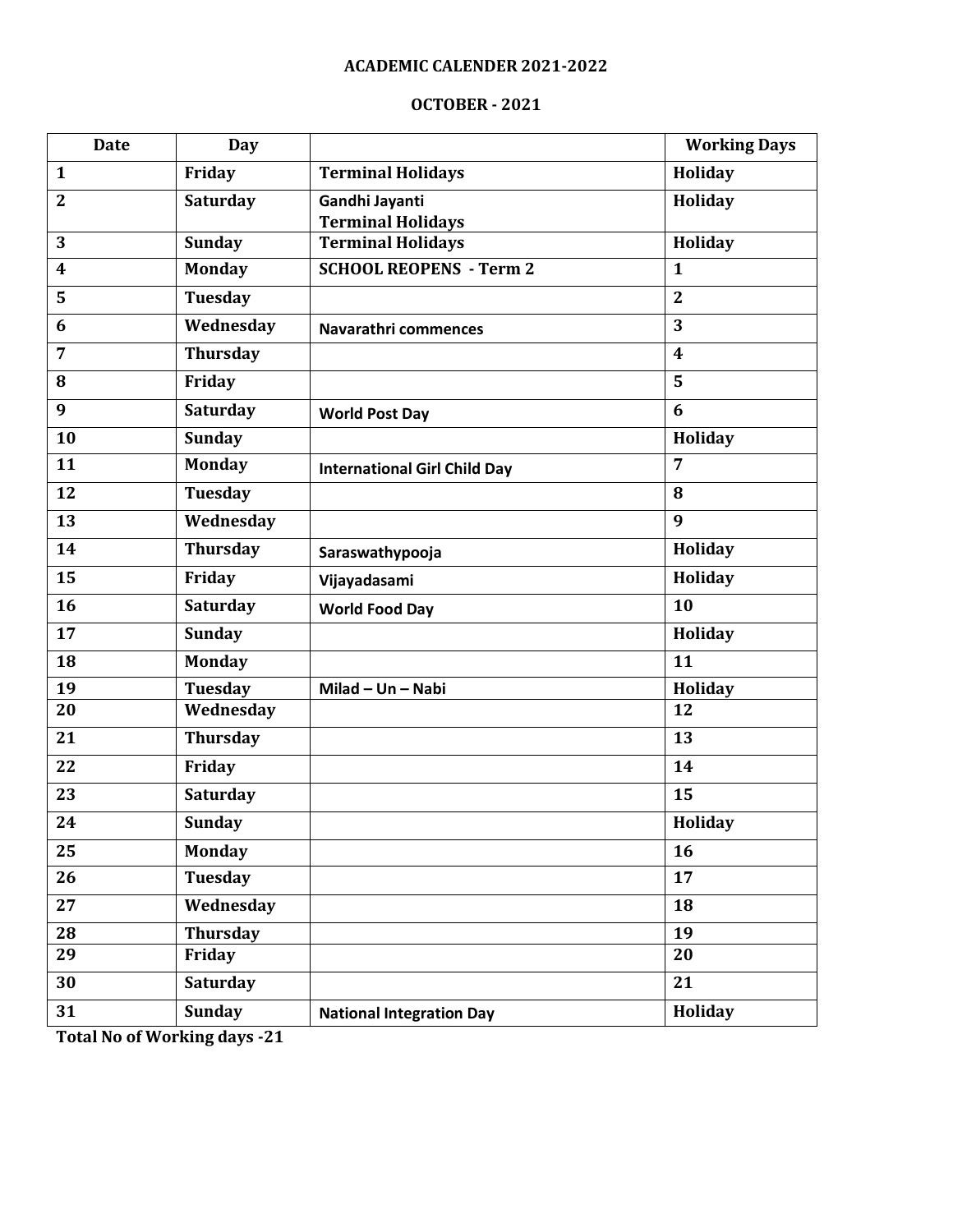#### **NOVEMBER - 2021**

| <b>Date</b>             | <b>Day</b>      |                      | <b>Working Days</b>     |
|-------------------------|-----------------|----------------------|-------------------------|
| $\mathbf{1}$            | <b>Monday</b>   |                      | $\mathbf{1}$            |
| $\overline{2}$          | <b>Tuesday</b>  |                      | $\overline{2}$          |
| $\overline{3}$          | Wednesday       |                      | $\overline{3}$          |
| $\overline{\mathbf{4}}$ | <b>Thursday</b> | Deepavali            | Holiday                 |
| 5                       | Friday          |                      | $\overline{\mathbf{4}}$ |
| 6                       | <b>Saturday</b> |                      | $\overline{5}$          |
| $\overline{7}$          | <b>Sunday</b>   |                      | Holiday                 |
| 8                       | <b>Monday</b>   |                      | 6                       |
| 9                       | <b>Tuesday</b>  |                      | $\overline{7}$          |
| 10                      | Wednesday       |                      | 8                       |
| 11                      | <b>Thursday</b> |                      | 9                       |
| $\overline{12}$         | Friday          |                      | 10                      |
| 13                      | Saturday        |                      | 11                      |
| 14                      | <b>Sunday</b>   | <b>Childrens day</b> | Holiday                 |
| $\overline{15}$         | <b>Monday</b>   |                      | $\overline{12}$         |
| 16                      | <b>Tuesday</b>  |                      | 13                      |
| 17                      | Wednesday       |                      | 14                      |
| 18                      | <b>Thursday</b> |                      | 15                      |
| 19                      | Friday          |                      | 16                      |
| 20                      | <b>Saturday</b> |                      | $\overline{17}$         |
| 21                      | <b>Sunday</b>   |                      | Holiday                 |
| 22                      | <b>Monday</b>   |                      | 18                      |
| 23                      | <b>Tuesday</b>  |                      | 19                      |
| 24                      | Wednesday       |                      | 21                      |
| 25                      | <b>Thursday</b> |                      | 22                      |
| 26                      | Friday          |                      | 23                      |
| 27                      | Saturday        |                      | 24                      |
| 28                      | <b>Sunday</b>   |                      | Holiday                 |
| 29                      | <b>Monday</b>   |                      | 25                      |
| 30                      | Tuesday         | <b>Flag Day</b>      | $\overline{26}$         |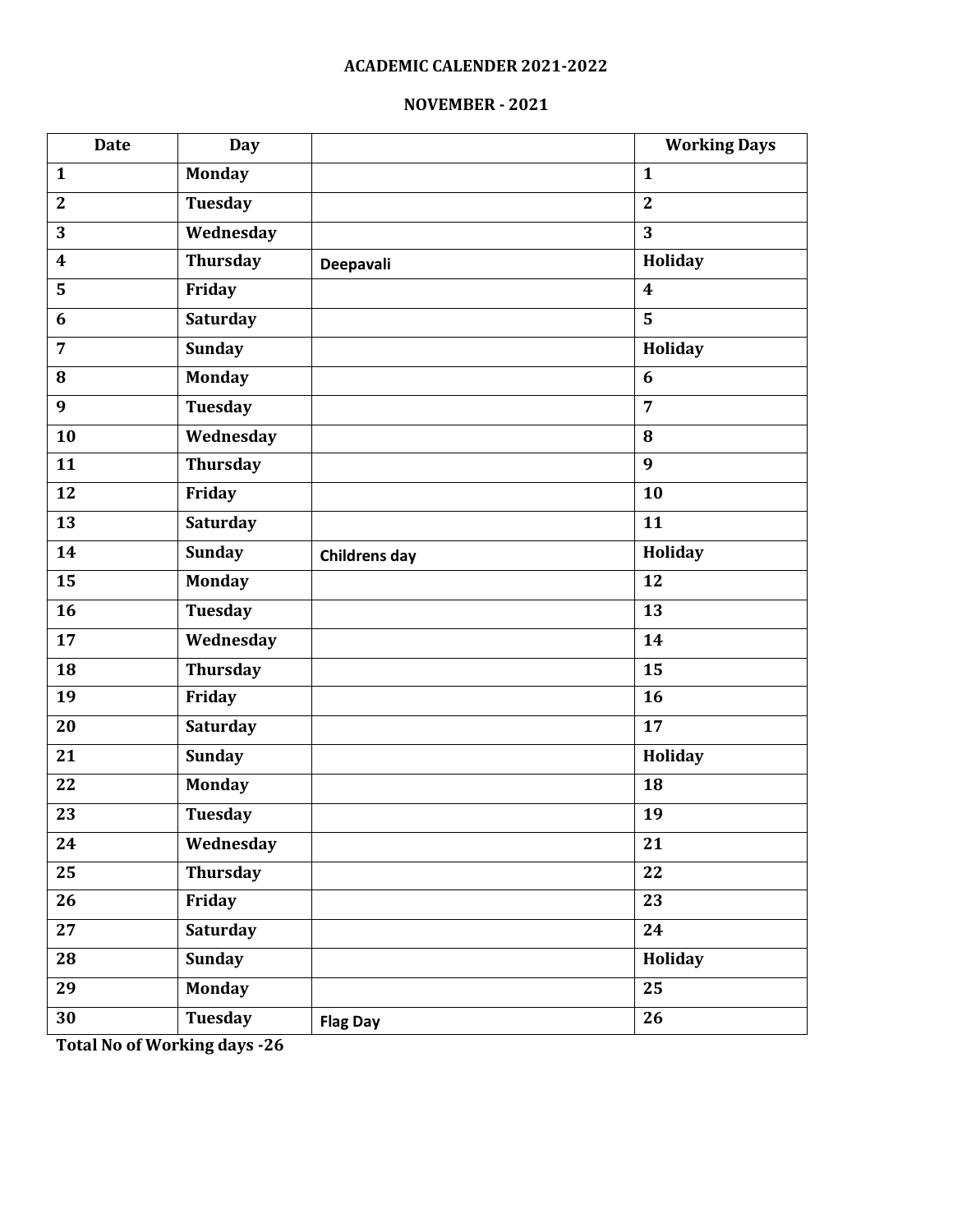# **DECEMBER - 2021**

| <b>Date</b>    | <b>Day</b>      |                                          | <b>Working Days</b>     |
|----------------|-----------------|------------------------------------------|-------------------------|
| 1              | Wednesday       |                                          | $\mathbf{1}$            |
| $\mathbf{2}$   | <b>Thursday</b> |                                          | $\overline{2}$          |
| 3              | Friday          |                                          | 3                       |
| 4              | Saturday        | <b>Navy Day</b>                          | $\overline{\mathbf{4}}$ |
| 5              | <b>Sunday</b>   |                                          | Holiday                 |
| 6              | <b>Monday</b>   |                                          | 5                       |
| $\overline{7}$ | Tuesday         |                                          | 6                       |
| 8              | Wednesday       |                                          | 7                       |
| 9              | <b>Thursday</b> | <b>International Anti Corruption Day</b> | 8                       |
| 10             | Friday          | <b>International Human Rights Day</b>    | 9                       |
| 11             | <b>Saturday</b> |                                          | 10                      |
| 12             | <b>Sunday</b>   |                                          | Holiday                 |
| 13             | Monday          | <b>World Radio day</b>                   | 11                      |
| 14             | Tuesday         | <b>National Energy Conservation Day</b>  | 12                      |
| 15             | Wednesday       |                                          | 13                      |
| 16             | <b>Thursday</b> |                                          | 14                      |
| 17             | Friday          | PT 2 for Grade 1 to 8 begins             | 15                      |
| 18             | <b>Saturday</b> |                                          | 16                      |
| 19             | <b>Sunday</b>   |                                          | Holiday                 |
| 20             | <b>Monday</b>   |                                          | 17                      |
| 21             | <b>Tuesday</b>  |                                          | 18                      |
| 22             | Wednesday       | <b>National Mathematics Day.</b>         | 19                      |
| 23             | <b>Thursday</b> | PT 2 for Grade 1 to 8 ends               | 20                      |
| 24             | Friday          | <b>Terminal Holidays</b>                 | Holiday                 |
| 25             | <b>Saturday</b> | <b>Christmas</b>                         | <b>Holiday</b>          |
| 26             | <b>Sunday</b>   | <b>Holidays</b>                          | Holiday                 |
| 27             | <b>Monday</b>   | <b>Holidays</b>                          | Holiday                 |
| 28             | <b>Tuesday</b>  | <b>Holidays</b>                          | Holiday                 |
| 29             | Wednesday       | <b>Holidays</b>                          | <b>Holiday</b>          |
| 30             | Thursday        | <b>Holidays</b>                          | Holiday                 |
| 31             | Friday          | <b>Holidays</b>                          | <b>Holiday</b>          |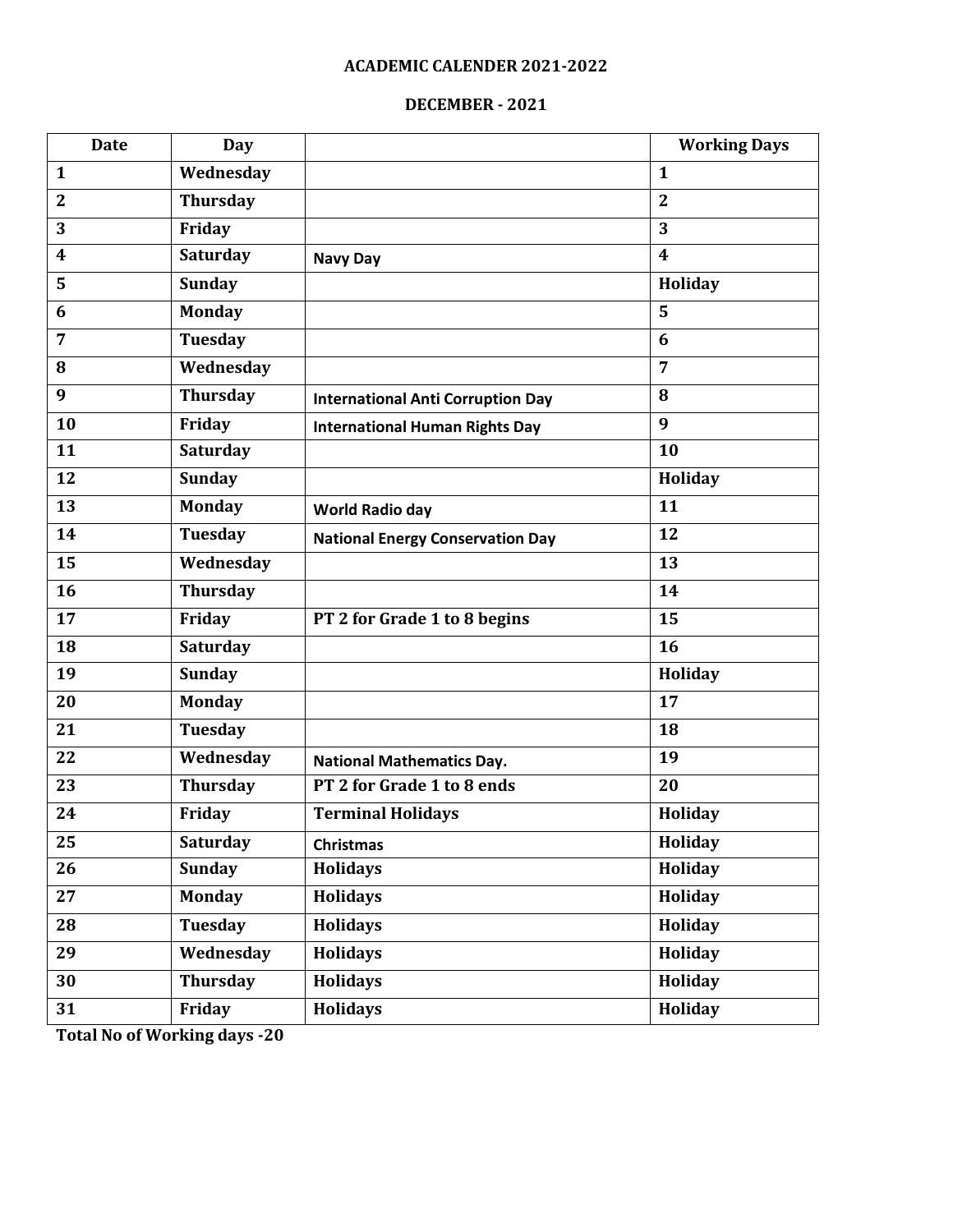# **JANUARY - 2022**

| Saturday<br>Holiday<br><b>Holidays</b><br>$\mathbf{1}$<br><b>Sunday</b><br><b>Holidays</b><br>Holiday<br>$\overline{2}$<br><b>SCHOOL REOPENS</b><br>3<br><b>Monday</b><br>$\mathbf{1}$<br><b>Tuesday</b><br>$\overline{2}$<br>$\boldsymbol{4}$<br>Wednesday<br>3<br>5<br><b>Thursday</b><br>6<br>$\overline{\mathbf{4}}$<br>Friday<br>5<br>$\overline{7}$<br><b>Saturday</b><br>6<br>8<br>9<br><b>Sunday</b><br>Holiday<br><b>Monday</b><br>10<br>$\overline{7}$<br>11<br><b>Tuesday</b><br>8<br>Wednesday<br>9<br>12<br><b>National youth Day</b><br>$\overline{13}$<br><b>Thursday</b><br>10<br>14<br>Friday<br>Holiday<br>Pongal<br>15<br><b>Saturday</b><br><b>Holiday</b><br><b>MattuPongal</b><br>16<br><b>Sunday</b><br>Holiday<br><b>UzhavarThirunal</b><br>$\overline{17}$<br><b>Monday</b><br>11<br><b>Tuesday</b><br>18<br>12<br>19<br>Wednesday<br>13<br>20<br><b>Thursday</b><br>14<br>Friday<br>15<br>21<br><b>Saturday</b><br>22<br>16<br>23<br><b>Sunday</b><br>Holiday | <b>Date</b> |
|-----------------------------------------------------------------------------------------------------------------------------------------------------------------------------------------------------------------------------------------------------------------------------------------------------------------------------------------------------------------------------------------------------------------------------------------------------------------------------------------------------------------------------------------------------------------------------------------------------------------------------------------------------------------------------------------------------------------------------------------------------------------------------------------------------------------------------------------------------------------------------------------------------------------------------------------------------------------------------------------|-------------|
|                                                                                                                                                                                                                                                                                                                                                                                                                                                                                                                                                                                                                                                                                                                                                                                                                                                                                                                                                                                         |             |
|                                                                                                                                                                                                                                                                                                                                                                                                                                                                                                                                                                                                                                                                                                                                                                                                                                                                                                                                                                                         |             |
|                                                                                                                                                                                                                                                                                                                                                                                                                                                                                                                                                                                                                                                                                                                                                                                                                                                                                                                                                                                         |             |
|                                                                                                                                                                                                                                                                                                                                                                                                                                                                                                                                                                                                                                                                                                                                                                                                                                                                                                                                                                                         |             |
|                                                                                                                                                                                                                                                                                                                                                                                                                                                                                                                                                                                                                                                                                                                                                                                                                                                                                                                                                                                         |             |
|                                                                                                                                                                                                                                                                                                                                                                                                                                                                                                                                                                                                                                                                                                                                                                                                                                                                                                                                                                                         |             |
|                                                                                                                                                                                                                                                                                                                                                                                                                                                                                                                                                                                                                                                                                                                                                                                                                                                                                                                                                                                         |             |
|                                                                                                                                                                                                                                                                                                                                                                                                                                                                                                                                                                                                                                                                                                                                                                                                                                                                                                                                                                                         |             |
|                                                                                                                                                                                                                                                                                                                                                                                                                                                                                                                                                                                                                                                                                                                                                                                                                                                                                                                                                                                         |             |
|                                                                                                                                                                                                                                                                                                                                                                                                                                                                                                                                                                                                                                                                                                                                                                                                                                                                                                                                                                                         |             |
|                                                                                                                                                                                                                                                                                                                                                                                                                                                                                                                                                                                                                                                                                                                                                                                                                                                                                                                                                                                         |             |
|                                                                                                                                                                                                                                                                                                                                                                                                                                                                                                                                                                                                                                                                                                                                                                                                                                                                                                                                                                                         |             |
|                                                                                                                                                                                                                                                                                                                                                                                                                                                                                                                                                                                                                                                                                                                                                                                                                                                                                                                                                                                         |             |
|                                                                                                                                                                                                                                                                                                                                                                                                                                                                                                                                                                                                                                                                                                                                                                                                                                                                                                                                                                                         |             |
|                                                                                                                                                                                                                                                                                                                                                                                                                                                                                                                                                                                                                                                                                                                                                                                                                                                                                                                                                                                         |             |
|                                                                                                                                                                                                                                                                                                                                                                                                                                                                                                                                                                                                                                                                                                                                                                                                                                                                                                                                                                                         |             |
|                                                                                                                                                                                                                                                                                                                                                                                                                                                                                                                                                                                                                                                                                                                                                                                                                                                                                                                                                                                         |             |
|                                                                                                                                                                                                                                                                                                                                                                                                                                                                                                                                                                                                                                                                                                                                                                                                                                                                                                                                                                                         |             |
|                                                                                                                                                                                                                                                                                                                                                                                                                                                                                                                                                                                                                                                                                                                                                                                                                                                                                                                                                                                         |             |
|                                                                                                                                                                                                                                                                                                                                                                                                                                                                                                                                                                                                                                                                                                                                                                                                                                                                                                                                                                                         |             |
|                                                                                                                                                                                                                                                                                                                                                                                                                                                                                                                                                                                                                                                                                                                                                                                                                                                                                                                                                                                         |             |
|                                                                                                                                                                                                                                                                                                                                                                                                                                                                                                                                                                                                                                                                                                                                                                                                                                                                                                                                                                                         |             |
|                                                                                                                                                                                                                                                                                                                                                                                                                                                                                                                                                                                                                                                                                                                                                                                                                                                                                                                                                                                         |             |
| <b>Monday</b><br>24<br>17                                                                                                                                                                                                                                                                                                                                                                                                                                                                                                                                                                                                                                                                                                                                                                                                                                                                                                                                                               |             |
| 25<br><b>Tuesday</b><br>18                                                                                                                                                                                                                                                                                                                                                                                                                                                                                                                                                                                                                                                                                                                                                                                                                                                                                                                                                              |             |
| Wednesday<br>Holiday<br>26<br><b>Republic Day</b>                                                                                                                                                                                                                                                                                                                                                                                                                                                                                                                                                                                                                                                                                                                                                                                                                                                                                                                                       |             |
| 27<br><b>Thursday</b><br>19                                                                                                                                                                                                                                                                                                                                                                                                                                                                                                                                                                                                                                                                                                                                                                                                                                                                                                                                                             |             |
| 28<br>Friday<br>20                                                                                                                                                                                                                                                                                                                                                                                                                                                                                                                                                                                                                                                                                                                                                                                                                                                                                                                                                                      |             |
| <b>Saturday</b><br>29<br>21                                                                                                                                                                                                                                                                                                                                                                                                                                                                                                                                                                                                                                                                                                                                                                                                                                                                                                                                                             |             |
| <b>Sunday</b><br>Holiday<br>30                                                                                                                                                                                                                                                                                                                                                                                                                                                                                                                                                                                                                                                                                                                                                                                                                                                                                                                                                          |             |
| 31<br>22<br><b>Monday</b><br><b>World Leprosy Eradication Day</b>                                                                                                                                                                                                                                                                                                                                                                                                                                                                                                                                                                                                                                                                                                                                                                                                                                                                                                                       |             |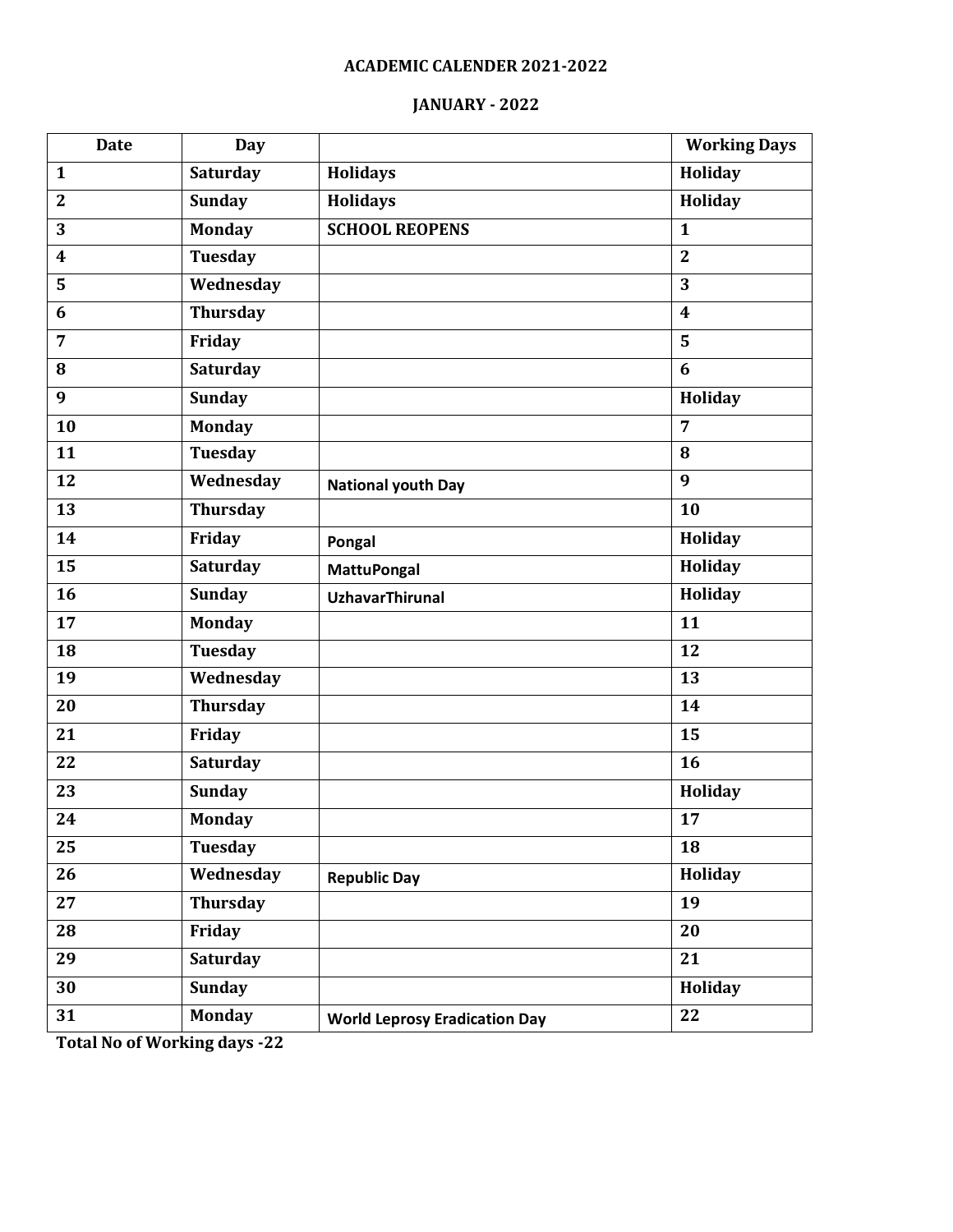# **FEBRUARY - 2022**

| <b>Date</b>             | <b>Day</b>      |                                    | <b>Working Days</b>     |
|-------------------------|-----------------|------------------------------------|-------------------------|
| $\mathbf{1}$            | <b>Tuesday</b>  |                                    | $\mathbf{1}$            |
| $\overline{2}$          | Wednesday       |                                    | $\overline{2}$          |
| 3                       | Thursday        |                                    | 3                       |
| $\overline{\mathbf{4}}$ | Friday          | <b>World Cancer Day</b>            | $\overline{\mathbf{4}}$ |
| 5                       | <b>Saturday</b> |                                    | 5                       |
| 6                       | <b>Sunday</b>   |                                    | Holiday                 |
| $\overline{7}$          | <b>Monday</b>   |                                    | 6                       |
| 8                       | <b>Tuesday</b>  |                                    | $\overline{7}$          |
| 9                       | Wednesday       |                                    | 8                       |
| 10                      | <b>Thursday</b> |                                    | 9                       |
| 11                      | Friday          |                                    | 10                      |
| 12                      | <b>Saturday</b> |                                    | 11                      |
| 13                      | <b>Sunday</b>   |                                    | Holiday                 |
| 14                      | <b>Monday</b>   |                                    | 12                      |
| $\overline{15}$         | <b>Tuesday</b>  |                                    | 13                      |
| 16                      | Wednesday       |                                    | 14                      |
| 17                      | <b>Thursday</b> |                                    | 15                      |
| 18                      | Friday          |                                    | 16                      |
| 19                      | Saturday        |                                    | 17                      |
| 20                      | <b>Sunday</b>   | <b>World day of Social Justice</b> | Holiday                 |
| 21                      | <b>Monday</b>   | PT 3 for Grade 1 to 8 begins       | 18                      |
| 22                      | Tuesday         |                                    | 19                      |
| 23                      | Wednesday       |                                    | 20                      |
| 24                      | Thursday        |                                    | 21                      |
| 25                      | Friday          |                                    | 22                      |
| 26                      | <b>Saturday</b> | PT 3 for Grade 1 to 8 ends         | 23                      |
| 27                      | <b>Sunday</b>   |                                    | Holiday                 |
| 28                      | <b>Monday</b>   |                                    | 24                      |
|                         |                 |                                    | $\overline{25}$         |
|                         |                 |                                    |                         |